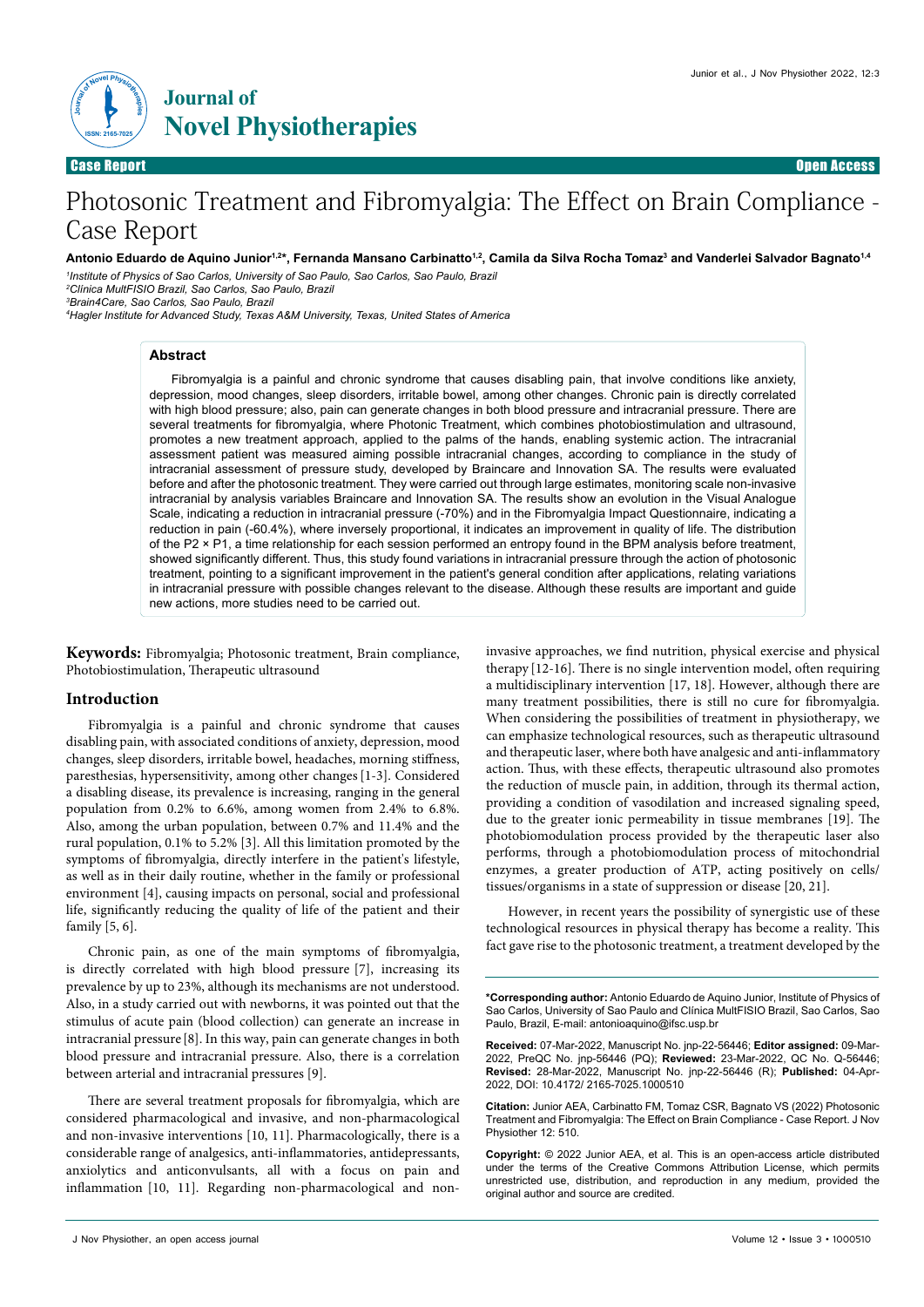Physics Institute of Sao Carlos, University of Sao Paulo, Brazil, together with Clínica MultFISIO Brasil [22-24]. This treatment, in addition to allowing the synergistic use of resources, promotes a new treatment approach, applied to the palms of the hands, enabling systemic action [22-24]. This treatment, which takes the palms of the hands as input, is based on structural changes that show a greater number of nerve endings close to the blood vessels in the palms of the hands [25], providing, through the conduction of ultrasonic and photonic stimuli, the theory of action on the normalization of the pain threshold in the central nervous system [23-24]. In this way, the measurement of variations promoted by the photosonic treatment is important and a step towards a better visualization of the effects of the new treatment. In this context, Ballestero (2017) [26] through the non-invasive method of measuring intracranial pressure, developed by the company Braincare and Innovation SA [27, 28], which allows the correlation of the percussion wave, due to the blood pressure that is transmitted from the choroid plexus to the ventricle (P1) and the tidal wave, related to intracranial compliance (P2), which allows the correlation of intracranial pressure with intracranial compliance, used in cases of hydrocephalus [26]. The same methodology was used in patients with chronic stroke [29].

The aim of this study was to evaluate a patient undergoing photosonic treatment, measuring possible changes in intracranial compliance at different times of treatment.

## **Materials and Methods**

# **Approval and Location**

This study was approved by the Research Ethics Committee and the National Research Ethics Committee through CAAE 13789319.5.0000.8148, following resolution 466/2012, being held at the Photodynamic Therapy Unit of the Santa Casa de Misericórdia de Sao Carlos. The project was coordinated by the Physics Institute of Sao Carlos, University of Sao Paulo, Sao Carlos, Sao Paulo, Brazil. This study had technical support from the Clinica MultFISIO Brazil®, Sao Carlos, Sao Paulo, Brazil.

## **Equipment and Patent**

Equipment with the capability of combined emission of therapeutic laser and therapeutic ultrasound was used, developed by the Physics Institute of Sao Carlos, University of Sao Paulo and produced by the company MMOptics, patent number BR102014007397-3 A2.

## **Patient and Protocol**

Female patient, Caucasian, 46 years old, weighing 97 kg and 1.61 m tall, body mass index 37.45 kg/m². The patient was admitted after excluding the diagnosis of rheumatic diseases such as osteoarthritis, lupus, arthritis or systemic psoriasis. The clinical picture of fibromyalgia was appointed by medical evaluation in 2017 (4 years). Painful complaints include pain in the lower and upper limbs, diffuse pain, in addition to fatigue, reduced muscle strength, bad sleep conditions potentiated by severe apnea (uses continuous airway positive pressure - CPAP equipment), headaches, stomach pain, irritable bowel, stress and depression. Due to her current condition, she finds herself unemployed. The patient still uses several medications, such as antidepressants, anticonvulsants and anti-epileptics, anxiolytics, vitamin D and folic acid. There is no physical exercise by the patient.

The protocol requested application on the palms of the hands, according to Aquino Jr, (2021) [23]. The parameters were: ultrasound at 1MHZ, frequency 100 Hz; Laser at 660 nm wavelengths, 100mW

Page 2 of 6

power and 60 W/cm2 irradiance. The duration of each session was 10 minutes, with 5 minutes in each palm [23, 24]. There were 10 sessions, two times per week.

## **Questionnaire and Scale**

The patient was analyzed in the initial and final condition, before and after each treatment session. The International Fibromyalgia Questionnaire and the Visual Analogue Scale were used to assess the patient's evolution in terms of quality of life and pain scale criteria, respectively [23, 24]. Data normalization was performed using  $\Delta$ , generating percentage values, expressed in:

*"Delta Value (Δ) = (Initial value - Final value) / Initial value × (100)"*

## **Monitoring of Intracranial Pressure**

The assessment of intracranial compliance will be performed using Brain4care technology, which consists of a mechanical strain gauge attached to a mechanical device that comes into direct contact with the surface of the scalp in the frontal-parietal temporal region of the skull. The device can detect small skull oscillations resulting from ICP changes, without the need for invasive or surgical procedures. The device used only requires placement of a sensor superficially on the skin of the scalp just above the ear and below the protrusion of the skull that is held in place by a clean, comfortable and adjustable plastic strap that does not pose a risk. The patient will be continuously monitored for signs of discomfort and, if present, the device will be immediately adjusted or removed [27, 28]. The assessment of intracranial pressure was performed in the periods of 5 minutes before the intervention, 10 minutes during the intervention (with 5 minutes of intervention in the palm of the right hand and 5 minutes in the palm of the left hand) and 5 minutes after the intervention (Figure 1).

## **Statistical Treatment**

Comparisons between before treatment and after treatment conditions were used percentage (Visual Analogue Scale, Fibromyalgia Impact Questionnaire, Brain Compliance, Time to Peak and BPM) relationships developed through the equation:

*"Delta Value (Δ) = (Initial value - Final value) / Initial value × (100)"*

Comparison between 4 stages of evaluation, before treatment,



**Figure 1:** Brain4Care wireless sensor and headband.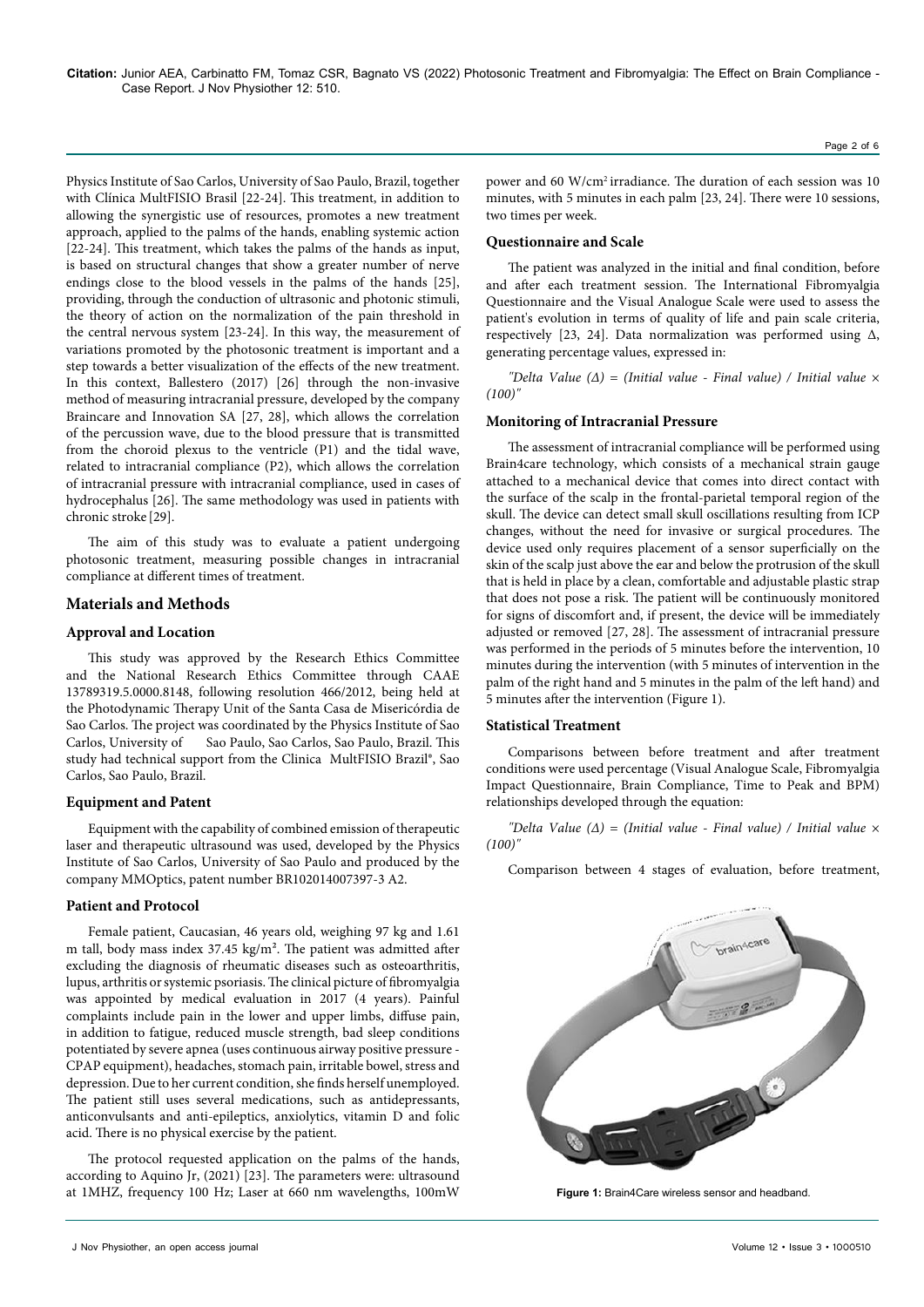Page 3 of 6

Table 1: Analysis before and after photosonic treatment according to visualanalogue scale and fibromyalgia impact questionnaire.

| Visual Analogue Scale   |                 |              | <b>Fibromyalgia International Questionnaire</b> |                         |              |
|-------------------------|-----------------|--------------|-------------------------------------------------|-------------------------|--------------|
| <b>Before Treatment</b> | After Treatment | $\Delta$ (%) | After Treatment                                 | <b>Before Treatment</b> | $\Delta$ (%) |
|                         |                 | $-70%$       | ״ם<br>ັ                                         |                         | - 60.4       |

during treatment in the right hand (R), during treatment in the left hand (L) and after treatment, a statistical analysis was performed using Instat 3.0 Software for Windows 7 (Graph Pad, San Diego, CA, USA, 1998). The data were expressed as mean and standard deviation. To analyze data normality, the Kolmogorov-Smirnov test was used. After, two way ANOVA with post-hoc-Tukey-Kramer was used to compare evolution. The level of significance adopted was p < 0.05.

## **Results**

The present study compares the situations before photosonic treatment and after photosonic treatment in a patient with fibromyalgia. Assessments were performed using a questionnaire, pain scale and noninvasive intracranial pressure monitoring variables through the analysis of intracranial pressure wave morphology Braincare and Innovation SA. Table 1 shows the evaluation before treatment, after treatment and the delta of the variation between them, generating percentage values. It is possible to observe the great evolution in the Visual Analogue Scale, and a reduction in pain (-70%) and in the Fibromyalgia Impact Questionnaire, indicating a reduction of (-60.4%), where inversely proportional, it indicates an improvement in quality of life.

Comparison performed in actions before treatment and after treatment, considering the variables of the Visual Analogue Scale and Fibromyalgia Impact Questionnaire. Values are expressed as a total value and percentage value, considering the  $\Delta$ = ((final value - initial value)/ initial value  $\times$  100) (Table 1).

Table 2 allows the comparison of symptoms reported by the patient before treatment and after treatment. Thus, in 10 sessions, changes in sleep quality, stress level, headache, stomach pain, intestinal regulation and report of physical activity are described and positive changes pointed out after treatment.

Comparison performed in actions before treatment and after treatment in relation to changes experienced by the patient. Issues related to sleep quality, stress, headaches pain, stomach pain, bowel condition, physical activity (Table 2).

Figure 2 illustrates the variation in beats per minute (BPM), performed by monitoring intracranial pressure, enabling an analysis of the percentage difference between the highest beat and the lowest beat found in each treatment session. The periods of before treatment, during treatment in the right hand (R), during treatment in the left hand (L) and after treatment are observed. We can observe that in 9 of the 10 sessions they had a reduction in heart rate during this process. Session number 1 did not show enough data for analysis. The values are expressed in percentage, considering the  $\Delta =$  ((final value - initial value)/ initial value  $\times$  100).

Table 3 shows the distribution of the P2  $\times$  P1 ratio, under the conditions of before treatment and after treatment, showing the average percentage between sessions, observing the change in each session performed. The percentage conditions of the distribution of the relationship in situations  $P2 < P1$ ,  $P2 \sim P1$  and  $P2 > P1$  were changed, being in the before treatment condition 50%, 48.14% and after treatment condition 1.86%, and 32.2%, 64.1% and 3.7%.

Ratio distribution of the P2 x P1 in before treatment and after

**Table 2:** Report of changes experienced by the patient before and after the 10 treatment sessions

| <b>Before Treatment</b>       | <b>After Treatment</b> |  |
|-------------------------------|------------------------|--|
| bad sleep                     | better sleep           |  |
| high stress                   | Did not report stress  |  |
| Headache                      | no headache            |  |
| Stomachache                   | had no stomach pain    |  |
| irritable bowel               | regular bowel          |  |
| does not do physical activity | Did a 5 block walk     |  |



| <b>Relation of P</b> | <b>Before Treatment</b> | <b>After Treatment</b> |
|----------------------|-------------------------|------------------------|
| P2 > P1              | 50%                     | $32.2\%$               |
| $P2 \sim P1$         | 48 14%                  | 64 1%                  |
| P2 < P1              | 1.86%                   | 37%                    |



**Figure 2:** Evolution of BPM during 10 sessions of Photosonic Treatment.



**Figure 3:** Evolution of Brain Compliance during 10 sessions of Photosonic **Treatment** 

treatment condition in 10 sessions. The percentual values were distributed in  $P2 < P1$ ,  $P2 \sim P1$  and  $P2 > P1$  (Table 3).

Figure 3 shows the assessment of Brain Compliance, in the situation before treatment and after treatment, for each of the 10 sessions performed. Values are indicated as a percentage difference between the highest and lowest values found in the evaluation periods before treatment, during treatment in the right hand (R), during treatment in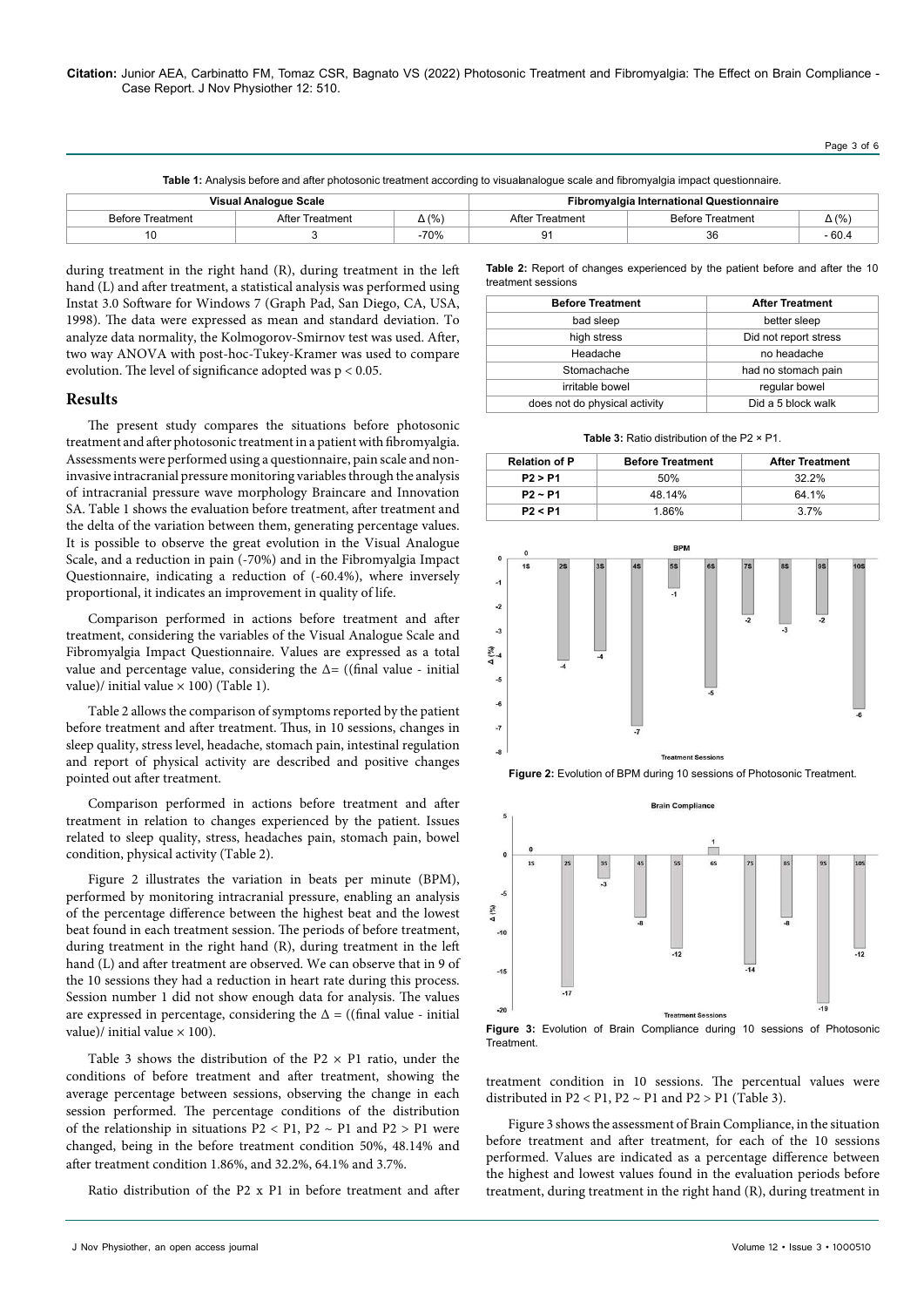the left hand (L) and after treatment. It is possible to observe a reduction in Brain Compliance in 8 of the 10 sessions held. The first session did not get enough data for analysis. The sixth session showed a different performance due to severe climate change. The values are expressed in percentage, considering the  $\Delta$  = ((final value - initial value)/ initial value  $\times$  100).

Figure 4 represents the evaluation of Time to Peak, in the condition of before treatment and after treatment, for each of the 10 sessions performed. Values are described as a percentage difference between the highest and lowest values found in the evaluation periods before treatment, during treatment in the right hand (R), during treatment in the left hand (L) and after treatment. A reduction in Time to Peak is observed in 8 of the 10 sessions held, in an extremely similar way to Brain Compliance. Session 1 did not obtain enough data for analysis. Session 6 showed a difference due to severe climate change, which is similar to figure 3. The values are expressed in percentage, considering the  $\Delta$  = ((final value - initial value)/ initial value  $\times$  100).

Figure 5 shows the entropy found in the BPM variation in the conditions of before treatment, during treatment in the right hand (R), during treatment in the left hand (L) and after treatment. Although

it is not possible to measure a significant difference, a fluctuation of entropy is observed in the conditions previously analized, being before treatment (1.17), during treatment in the right hand (1.45), during treatment in the left hand (1.29) and after treatment (1.33). Values are described as a mean between the 10 sessions found in the evaluation periods. The values are expressed in mean, considering the 4 stages of evaluation: before treatment, during treatment in the right hand (R), during treatment in the left hand (L) and after treatment. There was no significant difference.

#### **Discussion**

Fibromyalgia, with all its symptoms and disabling pain, is an increasing disorder that impacts the personal, social, and professional lives of patients [5, 6]. Thus, the development of new technologies, methodologies and means that promote a better understanding of fibromyalgia are necessary so that the quality of life of people affected by this disease is restored. Likewise, the quantification of intracranial variation in a non-invasive way is a valid resource and of great importance in the understanding of fibromyalgia, since pain can alter both blood pressure and intracranial pressure, which are related [7-9].



**Time to Peak** 

**Figure 4:** Evolution of Time to Peak during 10 sessions of Photosonic Treatment.



Entropy variation according to BPM - mean values of 10 sessions

**Figure 5:** Variation of Entropy according to BPM during 10 sessions of Photosonic Treatment.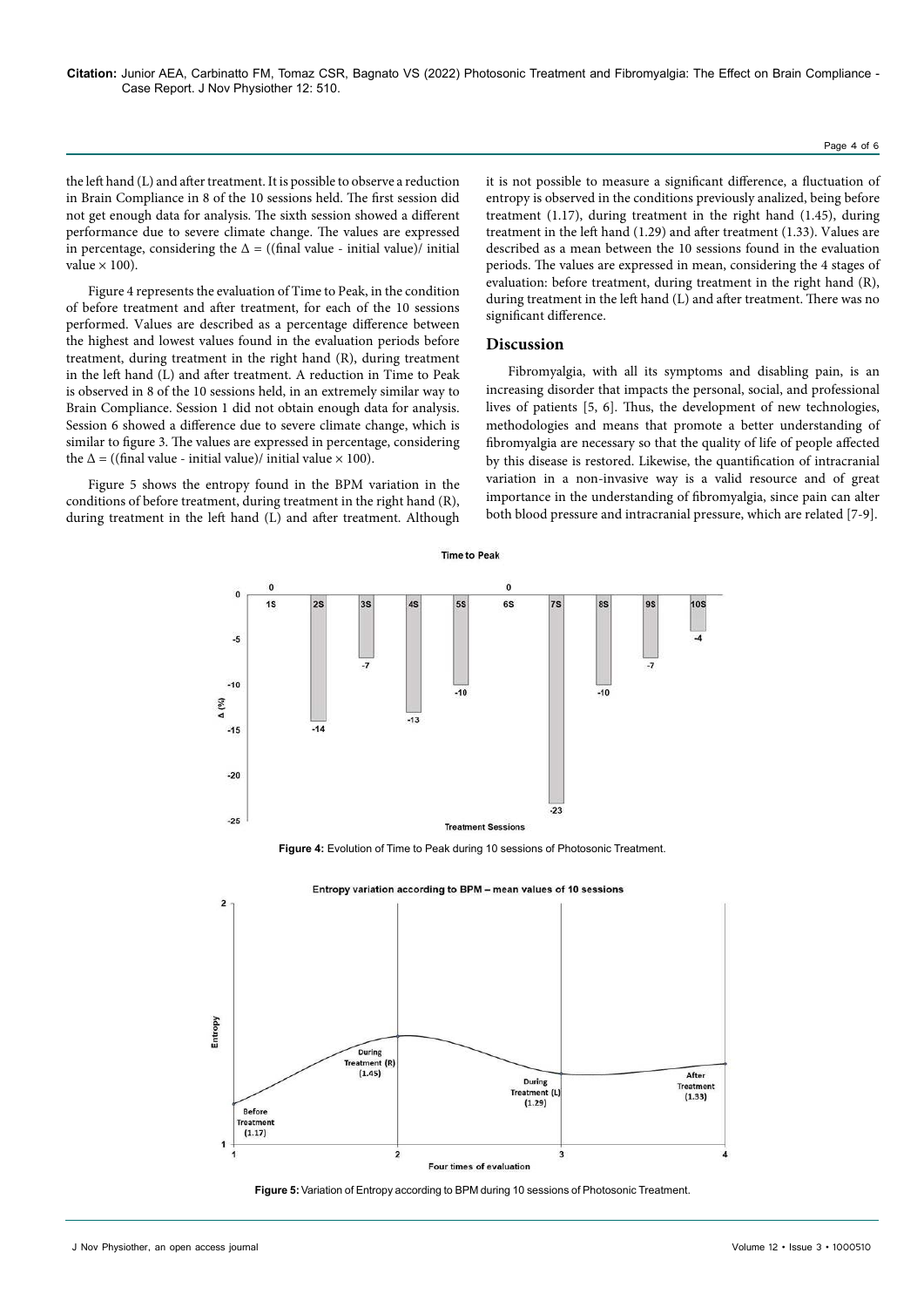In recent years, the photosonic treatment developed by our group has shed new light on the treatment of fibromyalgia [22-24]. This treatment, with all the innovation of the synergy of ultrasonic and photonic resources associated with an application on the palms of the hands, has a high performance in relation to improving the quality of life and reducing pain, via a systemic effect [22-24], observed in table 1, with an improvement of 70% in pain and 60.4% in quality of life. The way of applying the photosonic treatment is based on findings by Albrecht (2013) [25], which shows the existence of a large number of nerve endings close to the blood vessels in the palms, in the hypothenar region in fibromyalgic patients. This fact was expanded by Aquino Jr (2021) [23], who pointed out that the entire extension of the palms is influenced by the photosonic treatment, expanding the initial view observed by Albrecht (2013) [25]. Thus, this region, which involves the thenar, hypothenar and aponeurosis muscles, comprises the nerve endings of the common palmar digital branch of the median nerve, superficial branch of the radial nerve, median nerve, palmar branch of the median nerve, palmar branch of the ulnar nerve, digital branch, palmar joint of the ulnar nerve, as well as the arteries of the deep palmar arch and the superficial palmar arch[23].

The treatment proposal takes into account the action of ultrasonic and photonic waves in a synergistic way, generating the overlap of the therapeutic fields, where there is the action of cavitation (ultrasound), allowing the increase of ionic and vascular permeability, as well as the stimulation of angiogenesis (ultrasound and laser) [19-21]. Still, there is the analgesic, anti-inflammatory (ultrasound and laser) and ATPforming (laser) action [20-21]. In this way, in order to start promoting systemic homeostasis, the stimulation performed in the palms of the hands are absorbed and conducted by afferent pathways to the central nervous system. At this point, we observe the P2xP1 relation, in table 3, where there is a redistribution of the relation, increasing from 48.14% to 64.1% the P2 ~ P1 relation and decreasing from 50% to 32.2% the  $P2 > P1$  relation, in data before and after treatment. When the  $P2 \times P1$ ratio is in such a way that P2 is higher, there is a higher intracranial pressure than expected. The changes promoted by the treatment are also shown in figure 3, where the variation in intracranial compliance is observed during each treatment session. It is observed that in 8 of the 10 sessions, reductions in values are obtained. It should be noted that session number 1 was affected by not having enough data for analysis and session 6 was altered due to the wind chill being reduced by 12º Celsius on this day. The reduction of intracranial compliance observed in the treatment promotes diverse effects and is key for the following actions.

At this point our theory expands, where elevated intracranial pressure should promote changes in peripheral and cerebral blood flow, as well as changes in pain threshold and skull base, directly over the vagus nerve. This negative action that generates a negative cascade is reinforced by the results of normalization of the pain threshold, present in the prefrontal cortex of the brain, shown in Table 1. Thus, there is a decrease in intracranial pressure (figure 3), indicated by the decrease in intracranial compliance and by the change in the arrangement of the P2  $\times$  P1 ratio (table 3). By decreasing intracranial pressure, it is easier for blood to reach the brain, which is indicated by the reduction of the variable "Time to Peak", described in figure 4. It is possible to observe the similarity of figures 3 and 4, strengthening the action treatment as the cause of the reduction variation. This action results in the positive action of excitatory neurotransmitters and inflammatory cytokines in the cerebrospinal fluid [30, 31], as well as modulating the pain threshold return to normal. All the normalization carried out also promotes positive systemic effects.

In this way, it occurs through the action of the vagus nerve, located at the base of the skull, the conduction by efferent pathways to several important organs, such as heart, stomach and intestine. This fact is supported by the change in the description of symptoms (Table 2) and by the observed reduction in heart rate shown in figure 2. Thus, an action occurs via the parasympathetic nervous system, improving conditions such as sleep, ceasing headaches and stomach pains, reducing stress, regulating the intestines and decreasing fatigue (Table 2), stimulating actions in response to calm, satiety, rest and digestion. There is a decrease in stress, which can also be indicated by the decrease in beats per minute, with a brief bradycardia, present in figure 2. The regulation of the system also promotes a return of sensitive information from these organs back to the central nervous system (CNS), promoting a negative feedback, preventing a greater reduction than necessary for the reestablishment of homeostasis. All this, in a positive cycle, homeostasis of metabolic abnormalities occurs, where, due to the improvement in sleep quality, there is a consequent gradual reduction in fatigue, in addition to normalizing the action of deep tissue nociceptors [32, 33], contributing to thermoregulation. Therefore, it is necessary to understand the action of entropy in living beings, promoted by the action of the therapeutic resources used (figure 5). The action of entropy translates into promoting the disorganization of the system and consequent reorganization of it, promoting the transformation of the energy inserted in the living system (organism), causing, according to Karu (2010) [21], a positive action in the organism in a state of suppression or sick, generating actions and feedbacks that promoted systemic homeostasis. In figure 5, it is possible to observe the energy gradient, entropy causing disorganization, increasing the initial entropy from 1.17 to 1.45 and, in the sequence, the organism seeking homeostasis, varying these values to 1.29 and 1.33 at the end of the treatment, when observed the entropy in relation to beats per minute (figure 5). The alteration of the initial entropy shows the action of the energy inserted in the organism, through the physiotherapeutic resources, generating the absorption and consequently exchange with the environment (since the energy is transformed and not lost), helping in the homeostasis framework.

In this way, the systemic action of the photosonic treatment is completed, providing the body with a condition of homeostasis and, consequently, the return of the fibromyalgic patient's quality of life.

## **Conclusion**

Photosonic treatment for fibromyalgia is increasingly the most efficient form of treatment for the patient, with systemic actions that promote homeostasis. The knowledge of changes in intracranial pressure as a possible cause of fibromyalgia anomalies sheds new light on the subject, in addition to strengthening this therapeutic action, which without pharmacological and invasive action, promotes an improvement in the quality of life and the possibility of return to social and professional normality.

### **Ethical approval**

This study was approved by the Research Ethics Committee and the National Research Ethics Committee through CAAE 13789319.5.0000.8148.

#### **References**

- 1. Gómez Argüelles JM, Maestú Unturbe C, Gómez Aguilera EJ (2018) [Neuroimaging in fibromyalgia.](https://sncpharma.com/wp-content/uploads/2018/11/Neuroimagen-en-fibromialgia-1.pdf) Rev Neurol 67:394-402.
- 2. Berber JSS, Kupek E, Berber SC (2005) [Prevalence of depression and its](https://www.scielo.br/j/rbr/a/F68Rmk4LtxPB6vDrR7Cg6fb/?format=pdf&lang=pt)  [relationship with quality of life in patients with fibromyalgia syndrome.](https://www.scielo.br/j/rbr/a/F68Rmk4LtxPB6vDrR7Cg6fb/?format=pdf&lang=pt) Rev Bras Reumatol 45: 47-54.

Page 5 of 6